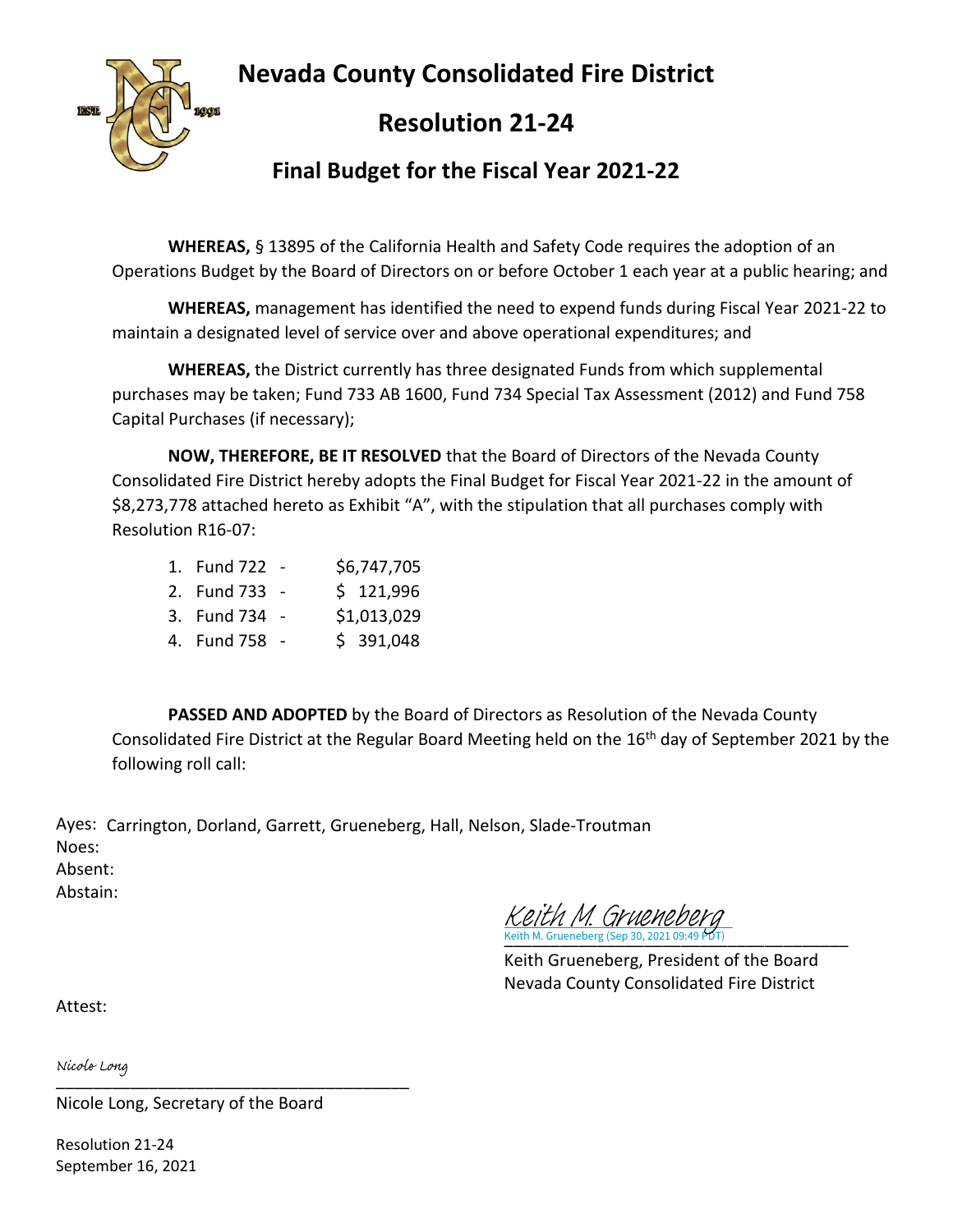

# Final Budget Fiscal Year 2021‐22 Nevada County Consolidated Fire District As of September 16, 2021

## Page

| 2  | <b>Budget Recap - Operating Fund 722</b>             |
|----|------------------------------------------------------|
| 3  | <b>Budget Summary - Operating Fund 722</b>           |
| 10 | <b>Budget Summary - Mitigation Fee Fund 733</b>      |
| 11 | <b>Budget Summary - Special Tax Fund 734</b>         |
| 12 | <b>Budget Summary - Capital Expenditure Fund 758</b> |
| 13 | <b>Budget Summary - All Fund Summary</b>             |
|    |                                                      |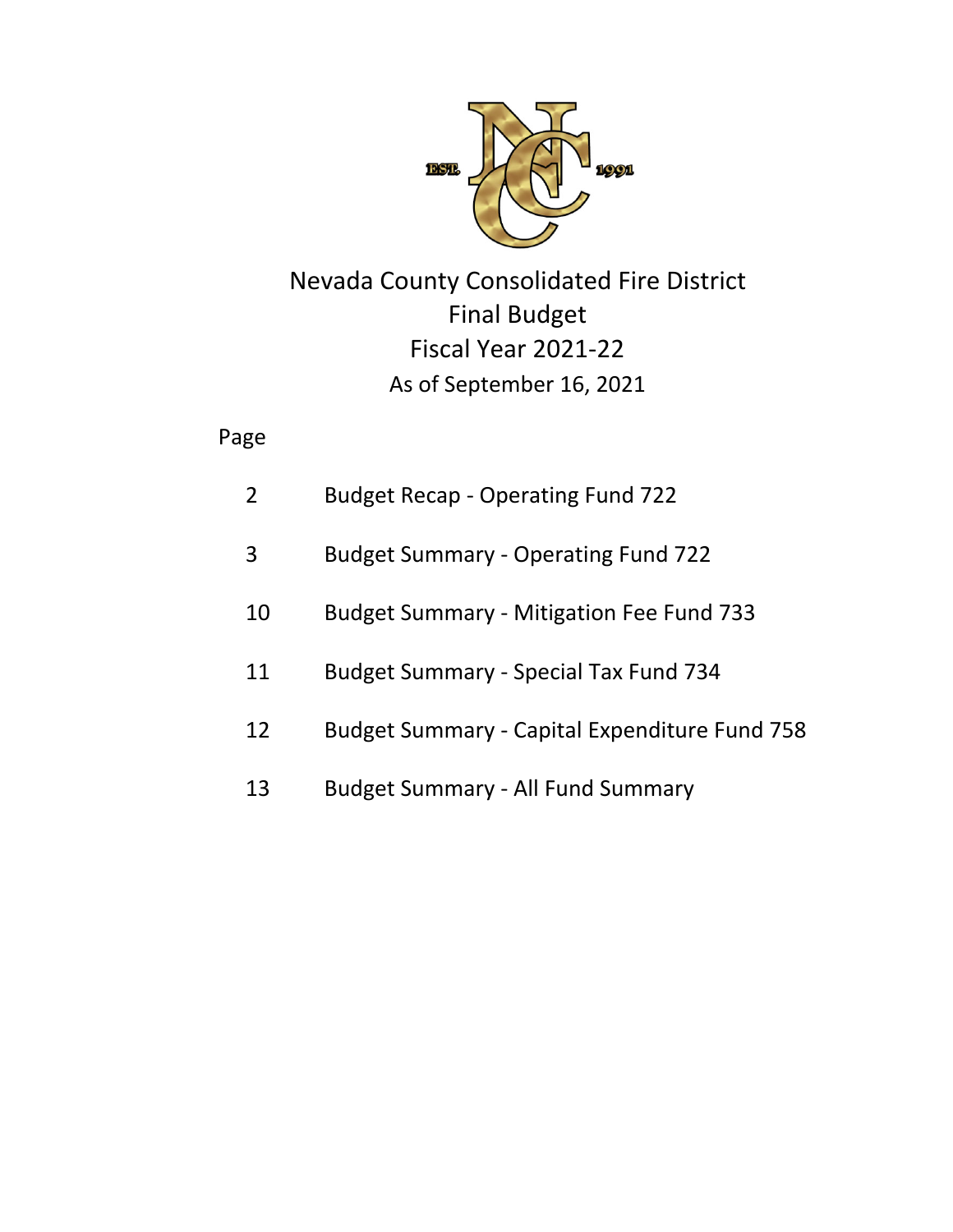## **Nevada County Consolidated Fire District**

**~Operating Fund 722 Budget Recap~**

|                                          | 2021-22       |               | 2020-21       |         |  |
|------------------------------------------|---------------|---------------|---------------|---------|--|
|                                          | Final         | Preliminary   | Amended       | Through |  |
|                                          | <b>Budget</b> | <b>Budget</b> | <b>Budget</b> | 30-Jun  |  |
| Revenues                                 |               |               |               |         |  |
| <b>Taxes &amp; Assessments</b>           | 7,059,044     | 6,987,473     | 6,814,359     | 100%    |  |
| <b>Reimbursements</b>                    | 211,810       | 222,310       | 228,460       | 250%    |  |
| <b>Other Revenue</b>                     | 53,740        | 53,740        | 82,221        | 96%     |  |
| <b>Revenue Total</b>                     | 7,324,594     | 7,263,523     | 7,125,040     | 105%    |  |
| <b>Operating Expenditures</b>            |               |               |               |         |  |
| <b>Wages &amp; Benefits</b>              |               |               |               |         |  |
| <b>Wages</b>                             | 4,265,255     | 4,024,351     | 3,839,057     | 97%     |  |
| <b>Taxes</b>                             | 68,666        | 65,173        | 61,930        | 86%     |  |
| <b>Benefits</b>                          | 2,088,249     | 2,060,941     | 1,987,950     | 94%     |  |
| <b>Wages &amp; Benefits Total</b>        | 6,422,170     | 6,150,465     | 5,888,937     | 96%     |  |
| <b>Personnel Related</b>                 | 206,116       | 204,616       | 154,683       | 79%     |  |
| <b>Facility &amp; Equipment</b>          | 452,105       | 428,084       | 503,094       | 76%     |  |
| <b>Vehicle Related</b>                   | 171,980       | 161,123       | 175,377       | 92%     |  |
| Gen & Admin                              | 462,253       | 459,345       | 487,383       | 88%     |  |
| <b>Total Operating Expenditures</b>      | 7,714,624     | 7,403,634     | 7,209,474     | 93%     |  |
| <b>Other Income &amp; Expense</b>        | (36,000)      | (36,000)      |               |         |  |
| Fund 722 Over / <under></under>          | (426, 030)    | (176, 110)    | (84, 434)     |         |  |
| Seasonals, Generator, Workers Comp Audit | 298,989       |               | See page 9    |         |  |
| Fund 722 adjusted Over / <under></under> | (163, 041)    | (176, 110)    |               |         |  |
| <b>Beginning Cash Balance</b>            | 1,976,193     | 2,342,753     |               |         |  |
| Revenues                                 | 7,324,594     | 7,263,523     |               |         |  |
| <b>Available Cash</b>                    | 9,300,787     | 9,606,276     |               |         |  |
| Expenditures                             | (7, 714, 624) | (7,403,634)   |               |         |  |
| Other Income & Expense                   | (36,000)      | (36,000)      |               |         |  |
| Transfer Out Capital Expenditures (758)  | (125,000)     | (125,000)     |               |         |  |
| Transfer Out Contingency Fund (723)      | (92, 612)     | (35, 604)     |               |         |  |
| <b>Ending Cash Balance</b>               | 1,332,551     | 2,006,039     |               |         |  |
| <b>Contingency Fund (723)</b>            |               |               |               |         |  |
| Beginning Cash Balance                   | 1,321,736     | 1,321,729     |               |         |  |
| Transfer In Operating Funds (722)        | 92,612        | 35,604        |               |         |  |
| <b>Ending Cash Balance</b>               | 1,414,348     | 1,357,333     |               |         |  |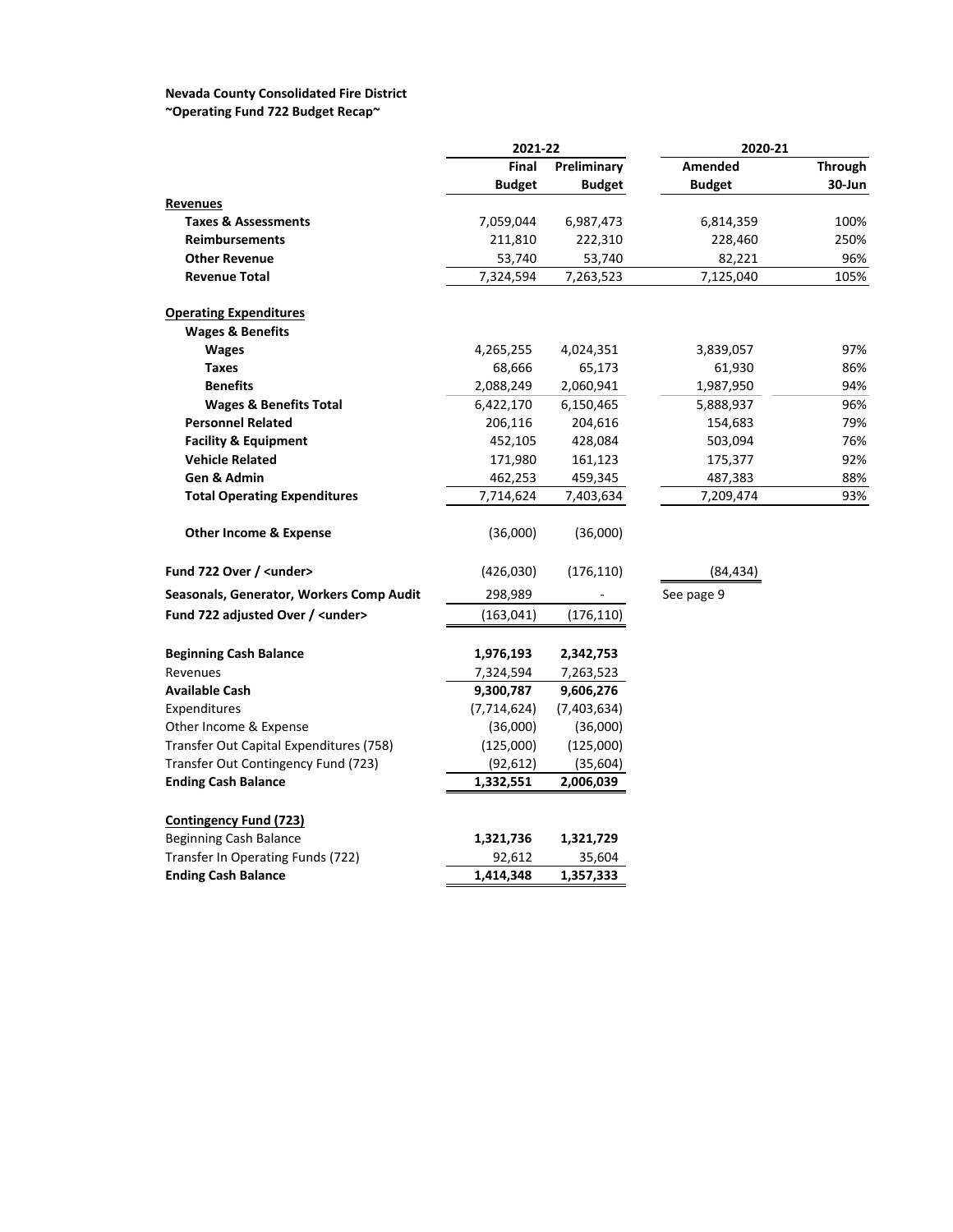| <b>Budget Summary for:</b>            | FY 2021-22    |               | 2020-21       |         |                           |
|---------------------------------------|---------------|---------------|---------------|---------|---------------------------|
| ~Operating Fund 722~                  | Final         | Preliminary   | Amended       | Through |                           |
|                                       | <b>Budget</b> | <b>Budget</b> | <b>Budget</b> | 30-Jun  |                           |
| <b>Revenues</b>                       |               |               |               |         |                           |
| <b>Taxes &amp; Assessments</b>        |               |               |               |         |                           |
| 4010 Current Secured (Tax)            | 3,397,435     | 3,333,005     | 3,226,494     | 100%    | 5.0% increase             |
| 4011 Prior Secured (Tax)              |               | 0             |               |         |                           |
| 4020 Current Unsecured (Tax)          | 50,758        | 50,012        | 50,459        | 101%    |                           |
| 4030 Prior Unsecured (Tax)            | 2,296         | 1,673         | 1,390         | 165%    |                           |
| 4040 Supplemental Secured (Tax)       | 47,344        | 31,083        | 39,205        | 121%    |                           |
| 4050 Supplemental Unsecured (Tax)     | 8,598         | 8,354         | 1,315         | 654%    |                           |
| 4060 Suppl Prior Unsecured (Tax)      | 388           | 307           | 169           | 230%    |                           |
| 4110 NCCFD Special Assess             | 2,136,398     | 2,136,436     | 2,073,062     | 100%    | 3.0% increase             |
| 4150 Special Tax - 2012               | 1,002,919     | 985,846       | 981,062       | 99%     | 1.7% increase             |
| 4230 State - Homeowners (Tax)         | 24,889        | 24,888        | 25,334        | 98%     |                           |
| 4240 State Aid - Prop 172             | 388,019       | 415,869       | 415,869       | 92%     | Reduction from prior year |
| 4290 Other                            |               | 0             |               |         |                           |
|                                       | 7,059,044     | 6,987,473     | 6,814,359     | 100%    |                           |
| Reimbursements                        |               |               |               |         |                           |
| 4510 Fire Reimbursement (net)         | 149,850       | 149,850       | 150,000       | 330%    |                           |
| 4520 Prior Year Fire Reimbursement    |               | 0             |               |         |                           |
| 4540 Vehicle Repairs (Non-Tax         | 7,500         | 7,500         | 5,000         | 146%    |                           |
| 4550 Cost Recovery (Non-Tax)          | 6,000         | 6,000         | 7,500         | 88%     |                           |
| 4690 Reimbursement - Other            | 48,460        | 58,960        | 65,960        | 94%     | <b>Includes DSI</b>       |
| Subtotal                              | 211,810       | 222,310       | 228,460       | 250%    |                           |
| <b>Other Revenue</b>                  |               |               |               |         |                           |
| 4810 Inspections/Permits (Prevention) | 7,500         | 7,500         | 12,000        | 48%     |                           |
| 4812 Plan Review (Prevention)         | 15,000        | 15,000        | 10,000        | 188%    |                           |
| 4820 Interest (Non-Tax)               | 25,000        | 25,000        | 31,481        | 75%     |                           |
| 4830 Rentals (Non-Tax)                | 3,240         | 3,240         | 28,740        | 96%     |                           |
| 4840 Other Current Svcs (Non-Tax)     | 3,000         | 3,000         |               | 0%      |                           |
| 4850 Sale: Surplus Equipme 8-         |               |               |               | 0%      |                           |
| 4860 Prior Year Revenue (Non-Tax)     |               |               |               | 0%      |                           |
| 4870 Other Revenue (Non-Tax)          |               |               |               |         |                           |
| Subtotal                              | 53,740        | 53,740        | 82,221        | 96%     |                           |
| <b>Revenue Total</b>                  | 7,324,594     | 7,263,523     | 7,125,040     | 105%    |                           |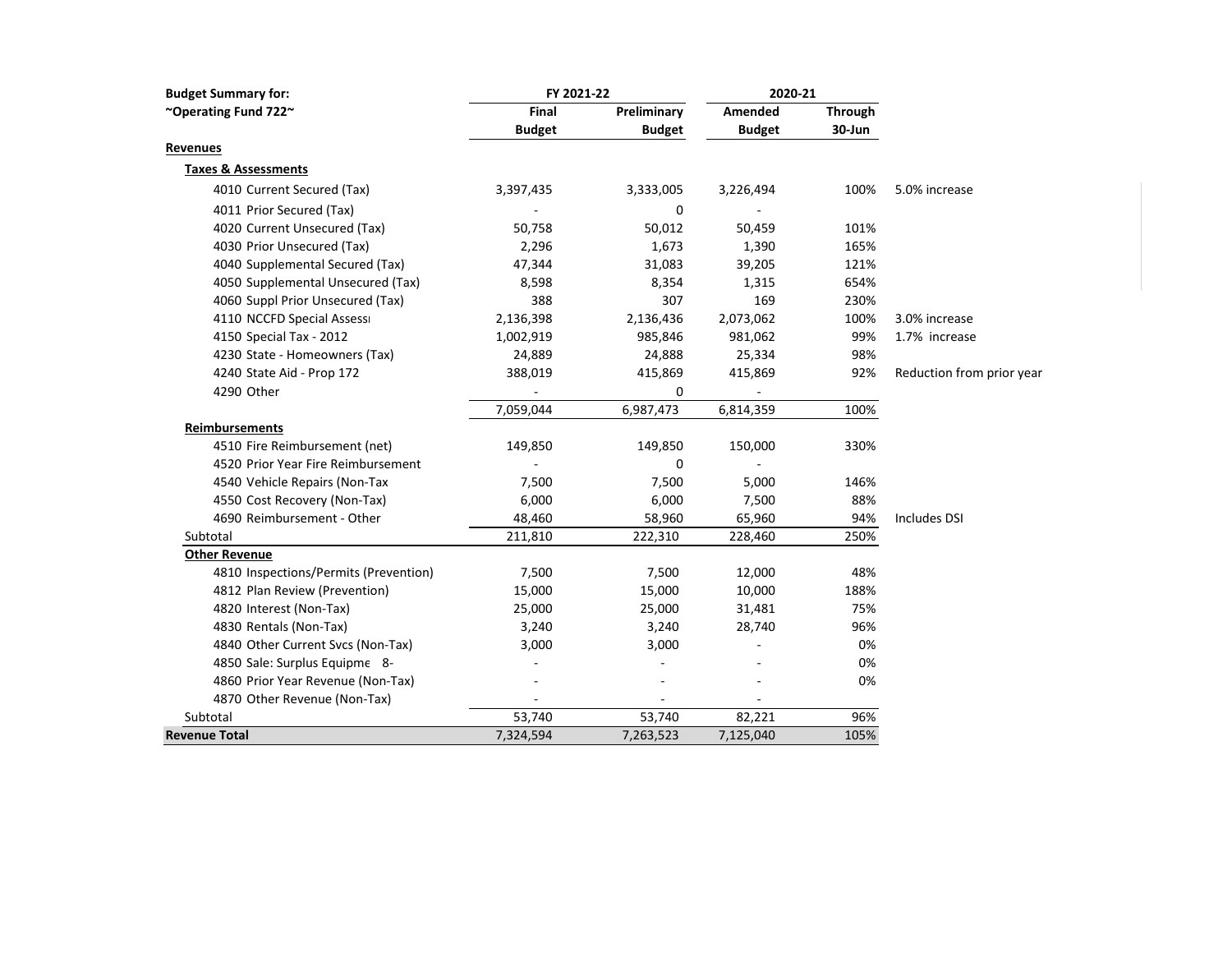| <b>Budget Summary for:</b>        |               | FY 2021-22 |               |               | 2020-21 |                |                                     |
|-----------------------------------|---------------|------------|---------------|---------------|---------|----------------|-------------------------------------|
| ~Operating Fund 722~              | Final         |            | Preliminary   | Amended       |         | <b>Through</b> |                                     |
|                                   | <b>Budget</b> |            | <b>Budget</b> | <b>Budget</b> |         | 30-Jun         |                                     |
| <b>Wages &amp; Benefits</b>       |               |            |               |               |         |                |                                     |
| <b>Wages (staffing level)</b>     |               |            |               |               |         |                | 3% increase                         |
| 5111 Chief / Deputy Chief (2)     | 371,239       | (2)        | 360,426       | 353,362       | (2)     | 101%           |                                     |
| 5113 Battalion Chief (2)          | 233,513       | (2)        | 225,361       | 225,361       | (2)     | 99%            |                                     |
| 5114 Prevention(2)                | 216,423       | (2)        | 210,119       | 207,881       | (2)     | 100%           |                                     |
| 5121 Captains (9)                 | 867,571       | (9)        | 841,161       | 844,810       | (9)     | 102%           |                                     |
| 5122 Lieutenants (6)              | 477,939       | (6)        | 463,061       | 471,207       | (6)     | 96%            |                                     |
| 5123 Firefighter (12)             | 785,471       | (12)       | 758,331       | 763,117       | (12)    | 94%            |                                     |
| 5131 Suppl/Seasonal/Apprentic FF  | 204,816       |            | 204,816       |               |         |                |                                     |
| 5132 PCF Program                  | 1,500         |            | 1,500         | 600           |         | 0%             |                                     |
| 5141 Clerical(3)                  | 223,844       | (3)        | 216,773       | 226,807       | (3)     | 90%            |                                     |
| 5145 Fire Mechanic (2)            | 134,666       | (2)        | 129,730       | 125,510       | (2)     | 98%            |                                     |
| 5151 Overtime & ESPL              | 523,190       |            | 433,954       | 402,730       |         | 110%           |                                     |
| 5153 Additional Overtime Staffing | 19,487        |            | 18,862        | 41,225        |         | 53%            |                                     |
| 5161 Strike Team                  |               |            | 0             |               |         | 0%             |                                     |
| 5165 Strike Team Backfill         |               |            | $\mathbf 0$   |               |         | 0%             |                                     |
| 5171 Holiday Stipend              | 78,028        |            | 75,501        | 75,196        |         | 103%           |                                     |
| 5173 Vacation Sell Back           | 123,066       |            | 80,256        | 96,751        |         | 85%            | Includes terminating employees      |
| 5185 Directors                    | 4,500         |            | 4,500         | 4,500         |         | 68%            |                                     |
| Subtotal                          | 4,265,255     | (38)       | 4,024,351     | 3,839,057     | (38)    | 97%            |                                     |
| Taxes                             |               |            |               |               |         |                |                                     |
| 5511 Medicare: Employer Tax       | 62,264        |            | 58,771        | 55,921        |         | 85%            |                                     |
| 5512 FICA: Employer Tax           | 372           |            | 372           | 316           |         | 211%           |                                     |
| 5521 SUI: Employer Tax            | 6,030         |            | 6,030         | 5,693         |         | 90%            |                                     |
| Subtotal                          | 68,666        |            | 65,173        | 61,930        |         | 86%            |                                     |
| <b>Benefits</b>                   |               |            |               |               |         |                | Classic                             |
| 5711 CalPERS                      | 1,142,376     |            | 1,136,726     | 1,009,523     |         | 97%            | Safety 21.79%, Misc 15.25%<br>PEPRA |
| 5731 Health Insurance             | 772,464       |            | 772,464       | 772,464       |         | 89%            | Safety 13.13%, Misc 7.59%           |
| 5735 Life Insurance               | 14,400        |            | 14,400        | 15,000        |         | 84%            | <b>UAL \$442k</b>                   |
| 5751 Workers Comp Insurance       | 159,009       |            | 137,351       | 190,964       |         | 100%           | <b>EMOD 81%</b>                     |
| Subtotal                          | 2,088,249     |            | 2,060,941     | 1,987,950     |         | 94%            |                                     |
| <b>Wages &amp; Benefits Total</b> | 6,422,170     |            | 6,150,465     | 5,888,937     |         | 96%            |                                     |
| % of Revenue                      | 87.7%         |            | 83.9%         | 82.7%         |         |                |                                     |
| Adjusted for seasonal reserve     | 84.3%         |            |               |               |         |                |                                     |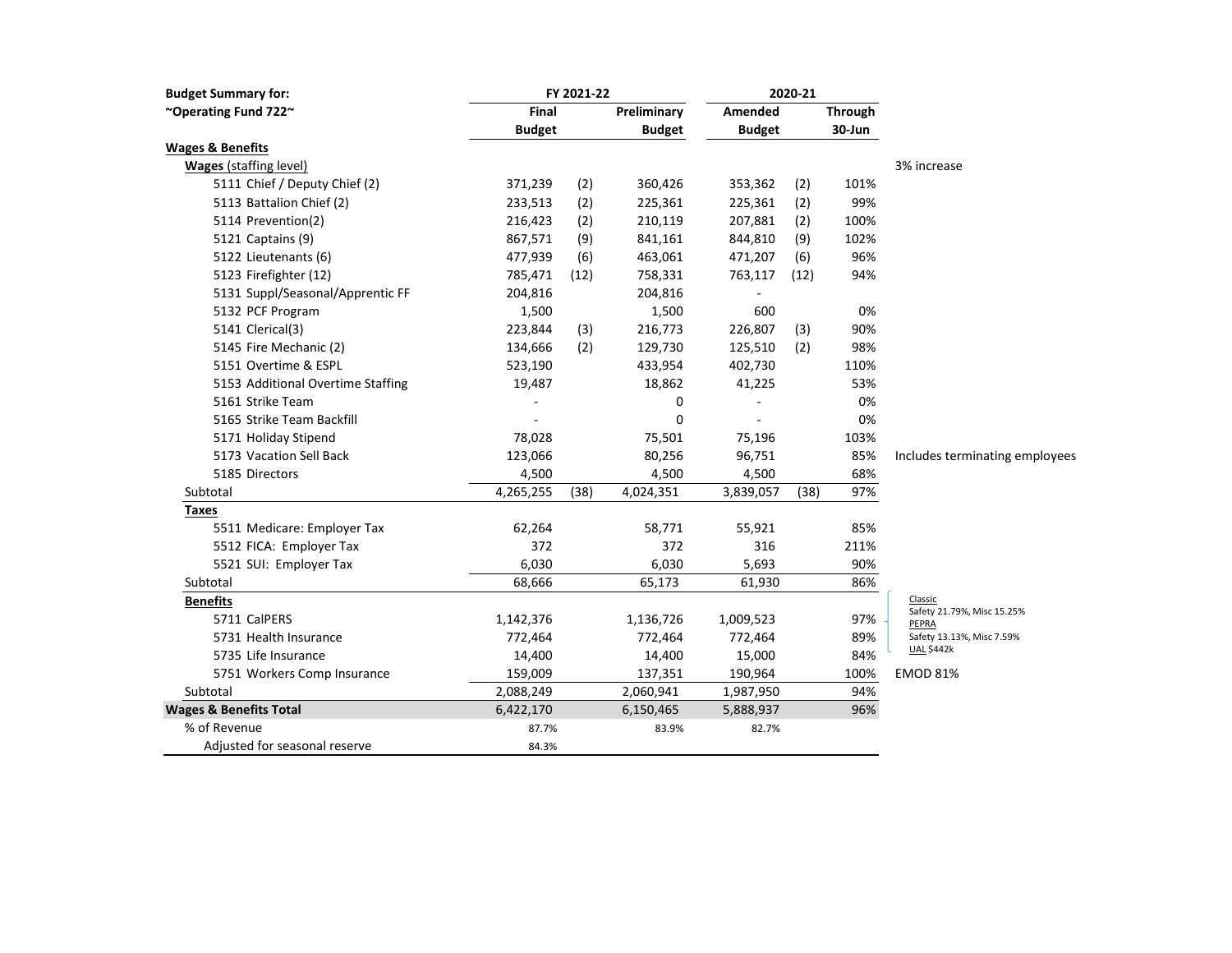| <b>Budget Summary for:</b>         | FY 2021-22    |               | 2020-21       |                |             |
|------------------------------------|---------------|---------------|---------------|----------------|-------------|
| ~Operating Fund 722~               | <b>Final</b>  | Preliminary   | Amended       | <b>Through</b> |             |
|                                    | <b>Budget</b> | <b>Budget</b> | <b>Budget</b> | 30-Jun         |             |
| <b>Personnel Related</b>           |               |               |               |                |             |
| Clothing/PPE                       |               |               |               |                |             |
| 6011 Uniforms                      | 26,460        | 24,960        | 13,005        | 80%            |             |
| 6021 Personal Protective Equipment | 35,000        | 35,000        | 35,000        | 76%            |             |
| 6031 Safety & PPE (per MOU)        | 32,130        | 32,130        | 33,060        | 96%            |             |
| Subtotal                           | 93,590        | 92,090        | 81,065        | 85%            |             |
| Food / Meals                       |               |               |               |                |             |
| 6111 Meals - Administration        | 300           | 300           | 300           | 198%           |             |
| 6113 Meals - Fire                  | 1,500         | 1,500         | 500           | 365%           |             |
| 6114 Meals - Interns               | 30,822        | 30,822        | 4,000         | 100%           | 12 2nd half |
| Subtotal                           | 32,622        | 32,622        | 4,800         | 134%           |             |
| <b>Training / Fitness</b>          |               |               |               |                |             |
| 6211 Wellness                      | 31,660        | 31,660        | 30,818        | 62%            |             |
| 6213 Fitness                       | 4,744         | 4,744         | 8,500         | 72%            |             |
| 6221 Tuition/Licenses              | 22,000        | 22,000        | 13,500        | 83%            |             |
| 6232 Travel                        | 7,500         | 7,500         | 6,500         | 71%            |             |
| 6241 Training Materials            | 2,000         | 2,000         | 2,000         | 141%           |             |
| 6246 Public Safety Training Center | 1,000         | 1,000         | 1,000         | 67%            |             |
| 6261 Mandatory Licenses            | 2,500         | 2,500         | 2,500         | 84%            |             |
| 6271 Admin Training                | 8,500         | 8,500         | 4,000         | 24%            |             |
| Subtotal                           | 79,904        | 79,904        | 68,818        | 69%            |             |
| <b>Personnel Related Total</b>     | 206,116       | 204,616       | 154,683       | 79%            |             |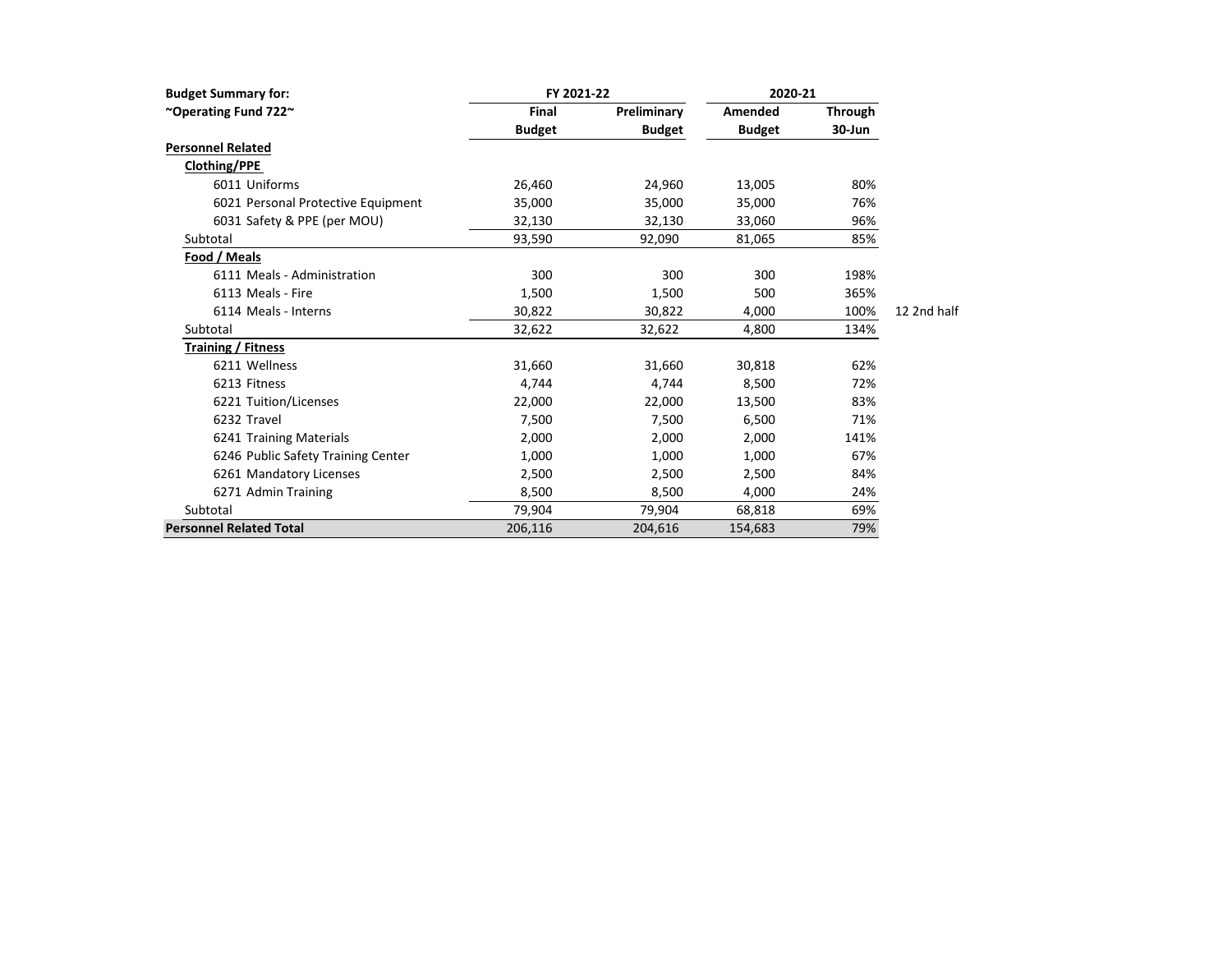| <b>Budget Summary for:</b>         | FY 2021-22    |               | 2020-21       |                |                                       |
|------------------------------------|---------------|---------------|---------------|----------------|---------------------------------------|
| ~Operating Fund 722~               | Final         | Preliminary   | Amended       | <b>Through</b> |                                       |
|                                    | <b>Budget</b> | <b>Budget</b> | <b>Budget</b> | 30-Jun         |                                       |
| <b>Facility &amp; Equipment</b>    |               |               |               |                |                                       |
| Communication                      |               |               |               |                |                                       |
| 6511 Telephones                    | 18,760        | 18,760        | 16,280        | 108%           |                                       |
| 6521 Cellular Phones               | 10,600        | 10,600        | 10,000        | 90%            |                                       |
| Subtotal                           | 29,360        | 29,360        | 26,280        | 101%           |                                       |
| <b>Station</b>                     |               |               |               |                |                                       |
| 6551 Supplies & Services           | 20,000        | 20,000        | 17,400        | 99%            |                                       |
| Subtotal                           | 20,000        | 20,000        | 17,400        | 99%            |                                       |
| Insurance                          |               |               |               |                |                                       |
| 6611 Liability & Umbrella          | 18,750        | 15,750        | 15,052        | 100%           |                                       |
| 6621 Property                      | 22,979        | 19,302        | 17,322        | 106%           |                                       |
| Subtotal                           | 41,729        | 35,052        | 32,374        | 103%           |                                       |
| <b>Facility Maintenance</b>        |               |               |               |                |                                       |
| 6681 Facility Maintenance & Imp    | 170,000       | 170,000       | 170,000       | 46%            | Includes deck - station 84            |
| Subtotal                           | 170,000       | 170,000       | 170,000       | 46%            |                                       |
| <b>Medical Supplies</b>            |               |               |               |                |                                       |
| 6716 EMS Supplies                  | 15,000        | 15,000        | 25,000        | 97%            |                                       |
| Subtotal                           | 15,000        | 15,000        | 25,000        | 97%            |                                       |
| <b>Apparatus Equipment</b>         |               |               |               |                |                                       |
| 6751 Hose                          | 22,000        | 18,000        | 16,000        | 75%            | Carry over \$4k from prior year       |
| 6756 Ladder                        | 1,500         | 1,500         | 1,500         | 0%             |                                       |
| 6761 Suppression Equip/Small Tools | 7,500         | 7,500         | 7,500         | 53%            | Jaws service, saw replacements,       |
| 6766 Power Tools                   | 16,800        | 16,800        | 6,800         | 11%            | scene lights, batteries, rescue bags, |
| 6771 Pumps                         | 3,830         | 3,830         | 4,350         | 83%            | misc repairs.                         |
| 6776 Mobile Communication          | 4,300         | 4,300         | 4,800         | 130%           |                                       |
| 6781 Technical Rescue Equipment    | 13,000        | 13,000        | 10,000        | 67%            | <b>Includes HRT</b>                   |
| 6786 SCBA's                        | 8,500         | 8,500         | 8,381         | 50%            |                                       |
| 6791 Small Tools                   |               | 0             | 3,100         | 110%           |                                       |
| 6796 Drone                         | 1,912         | 1,912         | 3,168         | 52%            |                                       |
| 6798 Utility Terrain Vehicle       | 3,220         | 3,220         |               |                | Spare parts & safety items            |
| Subtotal                           | 82,562        | 78,562        | 65,599        | 65%            |                                       |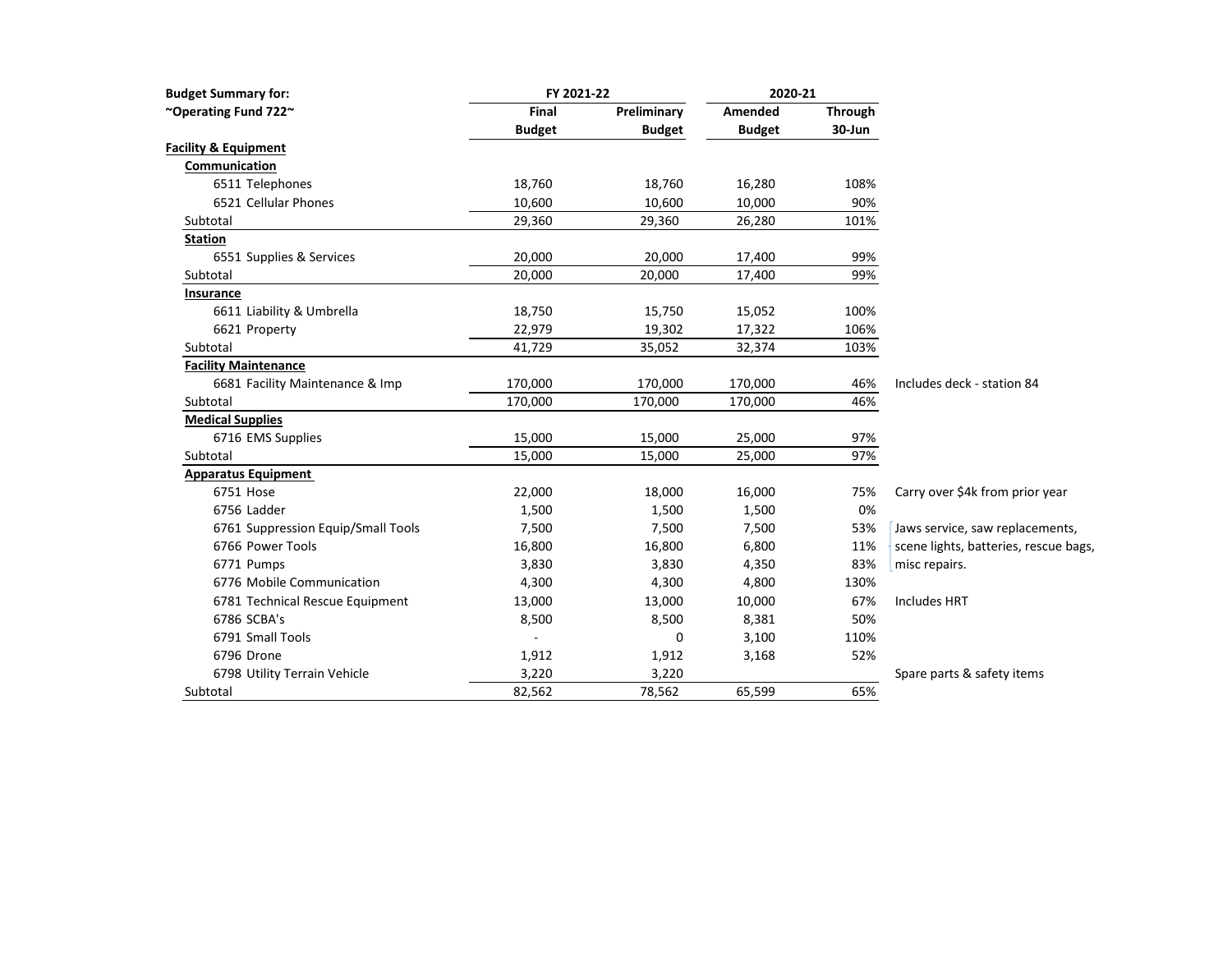| <b>Budget Summary for:</b>            | FY 2021-22    |               | 2020-21       |         |                               |
|---------------------------------------|---------------|---------------|---------------|---------|-------------------------------|
| ~Operating Fund 722~                  | Final         | Preliminary   | Amended       | Through |                               |
|                                       | <b>Budget</b> | <b>Budget</b> | <b>Budget</b> | 30-Jun  |                               |
| <b>Utilities</b>                      |               |               |               |         |                               |
| 6811 Alarm                            | 1,500         | 1,500         | 1,360         | 97%     |                               |
| 6821 Electricity / Gas (PGE)          | 50,391        | 43,047        | 41,143        | 96%     |                               |
| 6831 Propane                          | 12,432        | 12,432        | 13,136        | 63%     |                               |
| 6841 Trash                            | 3,600         | 3,600         | 3,600         | 79%     |                               |
| 6851 Water / Sewer                    | 8,731         | 8,731         | 8,549         | 93%     |                               |
| Subtotal                              | 76,654        | 69,310        | 67,788        | 88%     |                               |
| <b>Capital Expenditures</b>           |               |               |               |         |                               |
| 6911 Station                          | 7,800         | 7,800         |               |         | <b>Extractor S88</b>          |
| 6921 Equipment                        | 6,000         | 0             | 37,103        | 70%     | Add'l radios cost share (AFG) |
| 6931 Vehicle                          |               | 0             | 37,000        | 89%     |                               |
| 6941 Admin                            | 3,000         | 3,000         | 24,550        | 82%     | Office furniture              |
| 6951 Other                            |               | 0             |               |         |                               |
| Subtotal                              | 16,800        | 10,800        | 98,653        | 101%    |                               |
| <b>Facility &amp; Equipment Total</b> | 452,105       | 428,084       | 503,094       | 76%     |                               |
| <b>Vehicle Related</b>                |               |               |               |         |                               |
| Insurance                             |               |               |               |         |                               |
| 7001 Vehicle Insurance                | 12,225        | 8,925         | 9,557         | 87%     |                               |
| Subtotal                              | 12,225        | 8,925         | 9,557         | 87%     |                               |
| Maintenance                           |               |               |               |         |                               |
| 7048 All categories                   | 107,342       | 107,342       | 110,820       |         |                               |
| Subtotal                              | 107,342       | 107,342       | 110,820       | 93%     |                               |
| Fuel                                  |               |               |               |         |                               |
| 7051 Fuel                             | 52,413        | 44,856        | 55,000        | 91%     |                               |
| Subtotal                              | 52,413        | 44,856        | 55,000        | 91%     |                               |
| <b>Vehicle Related Total</b>          | 171,980       | 161,123       | 175,377       | 92%     |                               |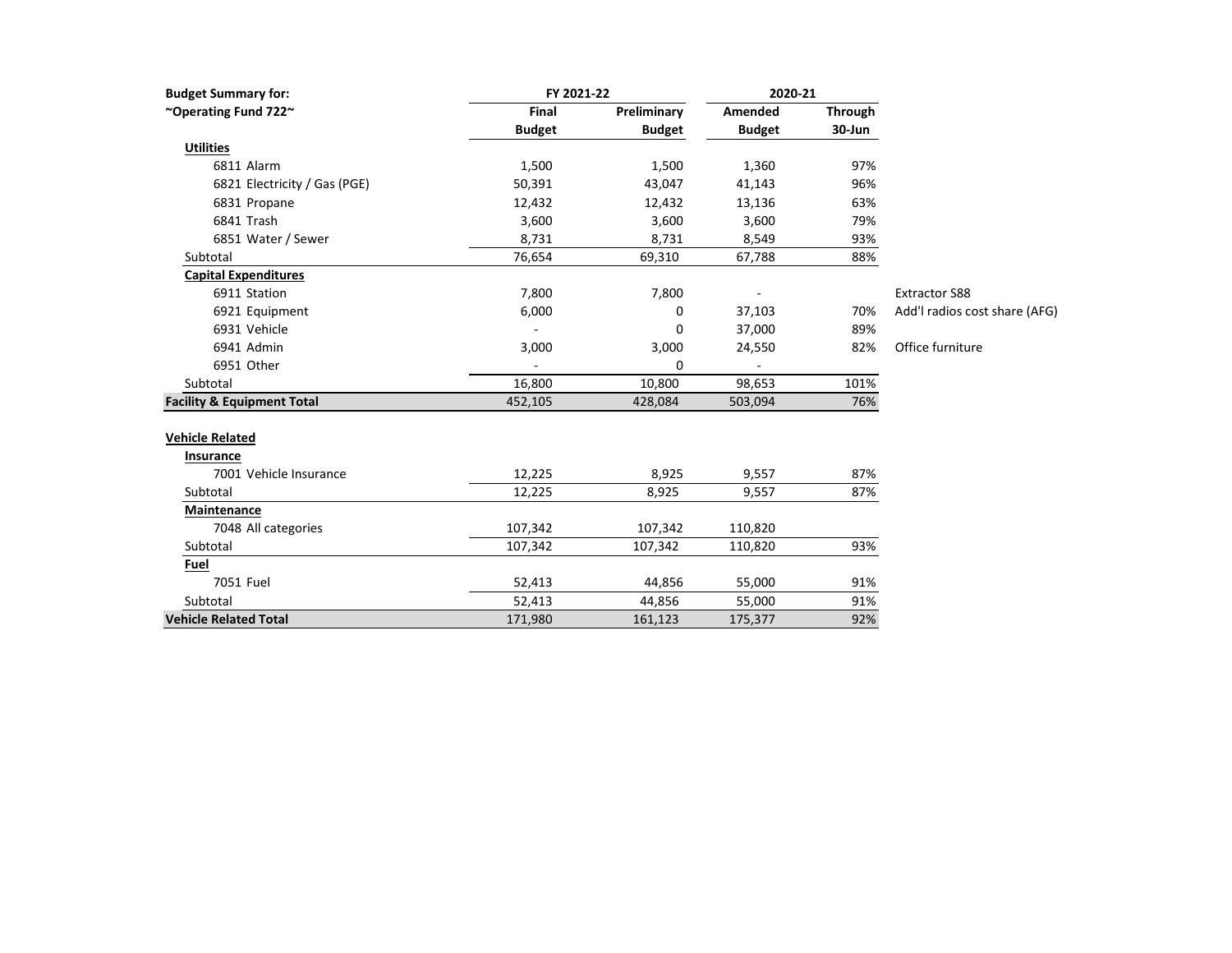| <b>Budget Summary for:</b>   | FY 2021-22    |               | 2020-21       |                |        |
|------------------------------|---------------|---------------|---------------|----------------|--------|
| "Operating Fund 722"         | <b>Final</b>  | Preliminary   | Amended       | <b>Through</b> |        |
|                              | <b>Budget</b> | <b>Budget</b> | <b>Budget</b> | 30-Jun         |        |
| Gen & Admin                  |               |               |               |                |        |
| <b>Office Expense</b>        |               |               |               |                |        |
| 7502 Administration          | 7,000         | 7,000         | 5,200         | 64%            |        |
| 7506 Board                   | 500           | 500           | 1,200         | 19%            |        |
| 7508 Computers               | 90,000        | 80,000        | 74,850        | 79%            |        |
| 7509 Copier                  | 1,500         | 1,500         | 1,500         | 68%            |        |
| 7511 Memberships             | 15,655        | 15,655        | 15,125        | 127%           |        |
| 7516 Mileage Reimbursement   |               |               |               | 0%             |        |
| 7521 Postage & Delivery      | 1,900         | 1,900         | 1,800         | 76%            |        |
| 7531 Other                   |               |               |               |                |        |
| Subtotal                     | 116,555       | 106,555       | 99,675        | 85%            |        |
| <b>Professional Services</b> |               |               |               |                |        |
| 7551 Accounting              | 12,880        | 12,880        | 16,400        | 75%            |        |
| 7556 Computer                | 14,850        | 14,980        | 10,080        | 78%            |        |
| 7561 Consultants             | 7,500         | 7,500         | 8,000         | 88%            |        |
| 7563 Hiring                  | 12,880        | 11,450        | 8,250         | 59%            |        |
| 7566 Legal                   | 41,675        | 51,675        | 73,115        | 70%            | Gener  |
| 7571 Medical Director        | 6,600         | 6,600         | 3,600         | 92%            | Lexipo |
| Subtotal                     | 96,385        | 105,085       | 119,445       | 72%            |        |
| <b>Publications</b>          |               |               |               |                |        |
| 7591 Legal Notices           | 600           | 600           | 600           | 125%           |        |
| 7596 Marketing/Advertising   | 500           | 500           | 500           | 0%             |        |
| Subtotal                     | 1,100         | 1,100         | 1,100         | 68%            |        |
| <b>Special District</b>      |               |               |               |                |        |
| 7611 Election                |               |               | 30,000        |                |        |
| 7621 LAFCo Budget Share      | 6,072         | 5,762         | 6,745         | 94%            |        |
| 7631 Nevada County Fees      | 78,541        | 77,243        | 74,838        | 109%           |        |
| 7641 Other                   |               |               |               |                |        |
| Subtotal                     | 84,613        | 83,005        | 111,583       | 108%           |        |

General counsel, negotiations, ol, ERC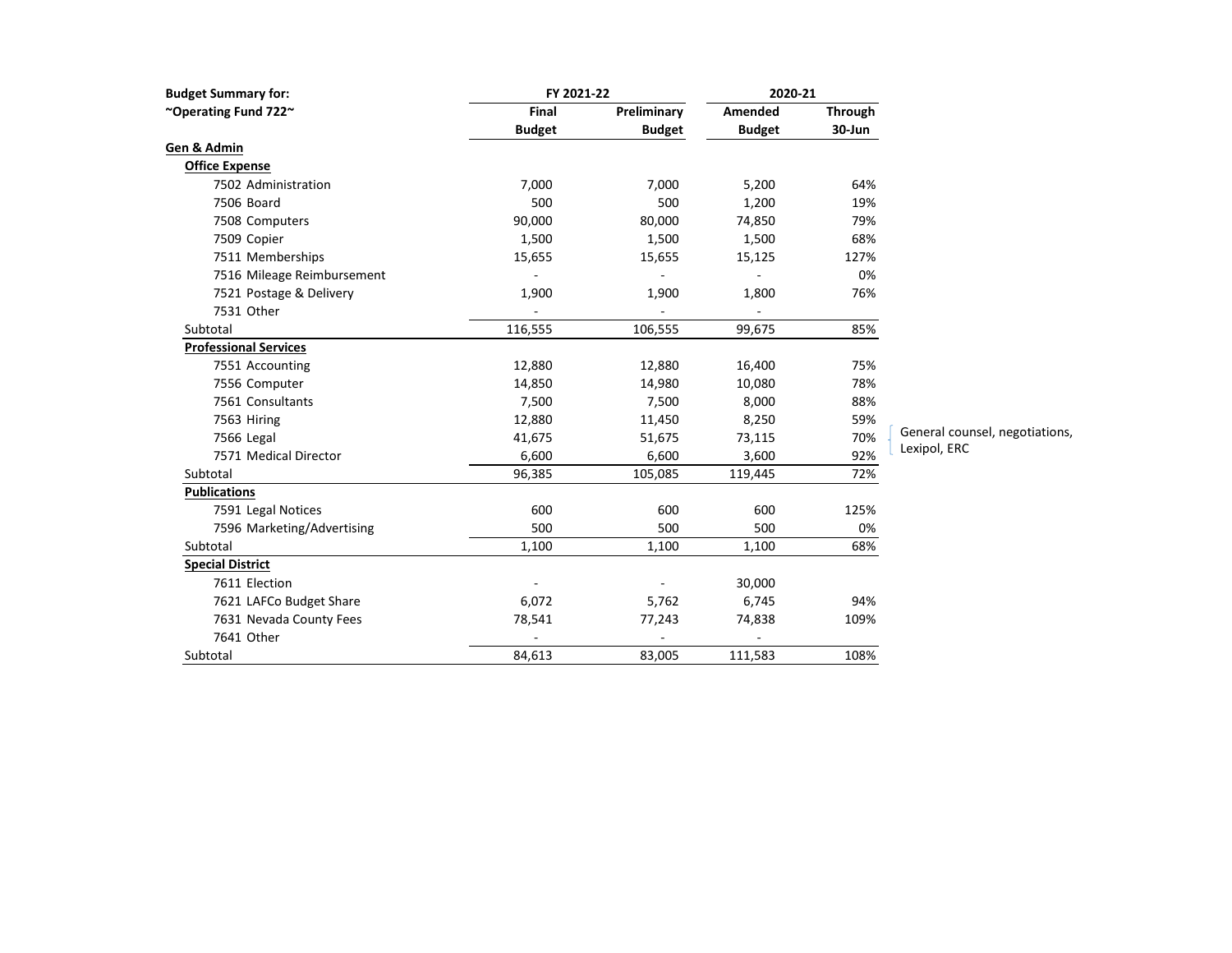| <b>Budget Summary for:</b>                                   | FY 2021-22    |               | 2020-21       |                |                                        |
|--------------------------------------------------------------|---------------|---------------|---------------|----------------|----------------------------------------|
| ~Operating Fund 722~                                         | Final         | Preliminary   | Amended       | <b>Through</b> |                                        |
|                                                              | <b>Budget</b> | <b>Budget</b> | <b>Budget</b> | 30-Jun         |                                        |
| Prevention                                                   |               |               |               |                |                                        |
| 7651 Code purchases                                          | 1,800         | 1,800         | 1,900         | 103%           |                                        |
| 7653 Investigation supplies                                  | 4,300         | 4,300         | 4,300         | 87%            |                                        |
| 7657 Inspection supplies                                     | 1,500         | 1,500         | 1,500         | 14%            |                                        |
| 7661 Professional Svcs/Plan checks                           | 2,500         | 2,500         | 2,500         | 84%            |                                        |
| 7663 Public Education supplies                               | 4,000         | 4,000         | 500           | 4%             |                                        |
| 7665 Subscriptions/Memberships                               | 3,000         | 3,000         | 3,000         | 63%            |                                        |
| 7667 Training                                                | 9,000         | 9,000         | 5,000         | 60%            |                                        |
| 7669 Other                                                   | 3,500         | 3,500         | 3,500         | 52%            |                                        |
| Subtotal                                                     | 29,600        | 29,600        | 22,200        | 66%            |                                        |
| <b>JPA</b>                                                   |               |               |               |                |                                        |
| 7831 Dispatch Charges                                        | 125,000       | 125,000       | 120,000       | 93%            |                                        |
| 7841 JPA Expense Allocation                                  | 9,000         | 9,000         | 13,380        | 94%            |                                        |
| Subtotal                                                     | 134,000       | 134,000       | 133,380       | 93%            |                                        |
| <b>Gen &amp; Admin Total</b>                                 | 462,253       | 459,345       | 487,383       | 88%            |                                        |
|                                                              |               |               |               |                |                                        |
| <b>Total Operating Expenditures</b>                          | 7,714,624     | 7,403,634     | 7,209,474     | 93%            |                                        |
|                                                              |               |               |               |                |                                        |
| <b>Other Income &amp; Expense</b>                            |               |               |               |                |                                        |
| 9101 Grant Expense                                           | (36,000)      | (36,000)      |               |                | Generator - funds received in fy 20-21 |
|                                                              |               |               |               |                |                                        |
| Fund 722 Over / <under></under>                              | (426, 030)    | (176, 110)    | (84, 434)     |                |                                        |
| Note: Cost of seasonal program                               | 248,724       | 248724        |               |                |                                        |
| (funded by fy 20-21 strike team)                             |               |               |               |                |                                        |
| Generator grant<br>(funds received fy 20-21                  | 36,000        |               |               |                |                                        |
| Workers Comp audit fy 20-21<br>(due to fy 20-21 strike team) | 14,265        |               |               |                |                                        |
|                                                              | 298,989       |               |               |                |                                        |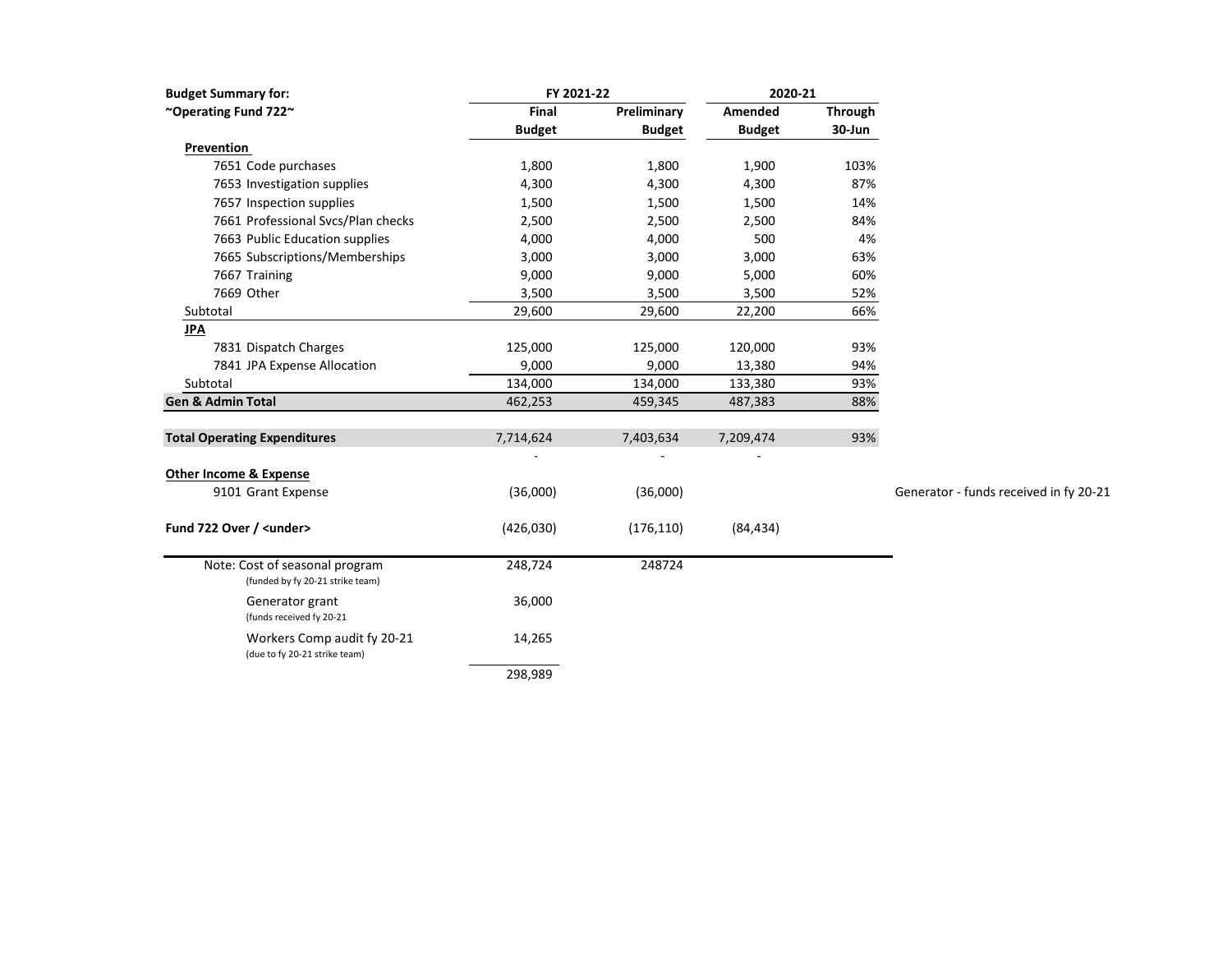| <b>Budget Summary for:</b>               | FY 21-22      |               | 2020-21       |                |  |
|------------------------------------------|---------------|---------------|---------------|----------------|--|
| ~Mitigation Fee Fund 733~                | <b>Final</b>  | Preliminary   | Amended       | <b>Through</b> |  |
|                                          | <b>Budget</b> | <b>Budget</b> | <b>Budget</b> | 30-Jun         |  |
| <b>Revenues</b>                          |               |               |               |                |  |
| 4160 Mitigation Fees                     | 125,000       | 125,000       | 160,000       | 125%           |  |
| 4820 Interest                            | 1,500         | 1,500         | 0             |                |  |
| <b>Revenue Total</b>                     | 126,500       | 126,500       | 160,000       | 126%           |  |
| <b>Expenses</b>                          |               |               |               |                |  |
| 6911 Structure & Improvements            |               | $\Omega$      | 27,085        | 100%           |  |
| 6921 Equipment                           | 98,996        | 98,996        | 119,931       | 99%            |  |
| 7561 Consultants                         | 23,000        | 0             |               |                |  |
| <b>Expense Total</b>                     | 121,996       | 98,996        | 147,016       | 99%            |  |
| Fund 733 Over / <under></under>          | 4,504         | 27,504        | 12,984        |                |  |
| <b>Beginning Cash</b>                    | 108,246       | 99,238        | 0             |                |  |
| Fund 733 Over / <under></under>          | 4,504         | 27,504        | 0             |                |  |
| <b>Ending Cash</b>                       | 112,750       | 126,742       | $\mathbf 0$   |                |  |
| <b>Detail</b><br><b>Acct Description</b> | Amount        |               |               |                |  |

| ACCL DESCRIPTION   | Allivully |        |
|--------------------|-----------|--------|
| 6921 E 86 payments | 98.996    | 98,996 |
| 7561 Nexus study   | 23,000    |        |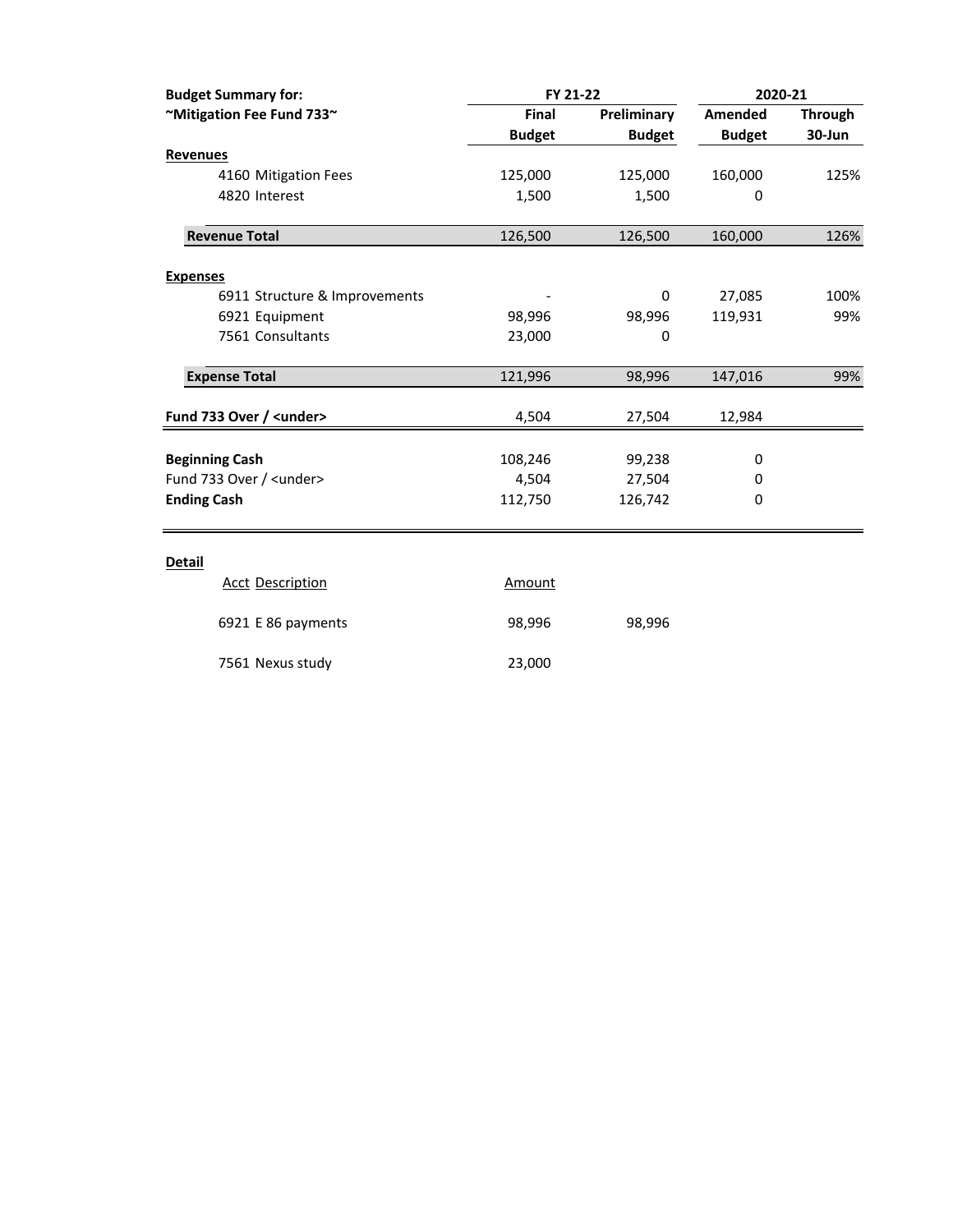| <b>Budget Summary for:</b>      | FY 2021-22    |               | 2020-21       |                |
|---------------------------------|---------------|---------------|---------------|----------------|
| ~Special Tax Fund 734~          | Final         | Preliminary   | Amended       | <b>Through</b> |
|                                 | <b>Budget</b> | <b>Budget</b> | <b>Budget</b> | 30-Jun         |
| <b>Revenues</b>                 |               |               |               |                |
| 4150 Special Tax 2012           | 1,011,029     | 995,804       | 988,182       | 99%            |
| 4820 Interest                   | 2,000         | 0             | 1,897         | 119%           |
| <b>Revenue Total</b>            | 1,013,029     | 995,804       | 990,079       | 99%            |
| <b>Expenses</b>                 |               |               |               |                |
| 7631 Special District Fees      | 10,110        | 9,958         | 9,018         | 93%            |
| <b>Expense Total</b>            | 10,110        | 9,958         | 9,018         | 93%            |
| Fund 734 Over / <under></under> | 1,002,919     | 985,846       | 981,061       |                |
| <b>Beginning Cash</b>           | 52,994        | 52,757        |               |                |
| Fund 734 Over / <under></under> | 1,002,919     | 985,846       |               |                |
| <b>Transfer Out</b>             | (1,002,919)   | (985, 846)    |               |                |
| <b>Ending Cash</b>              | 52,994        | 52,757        |               |                |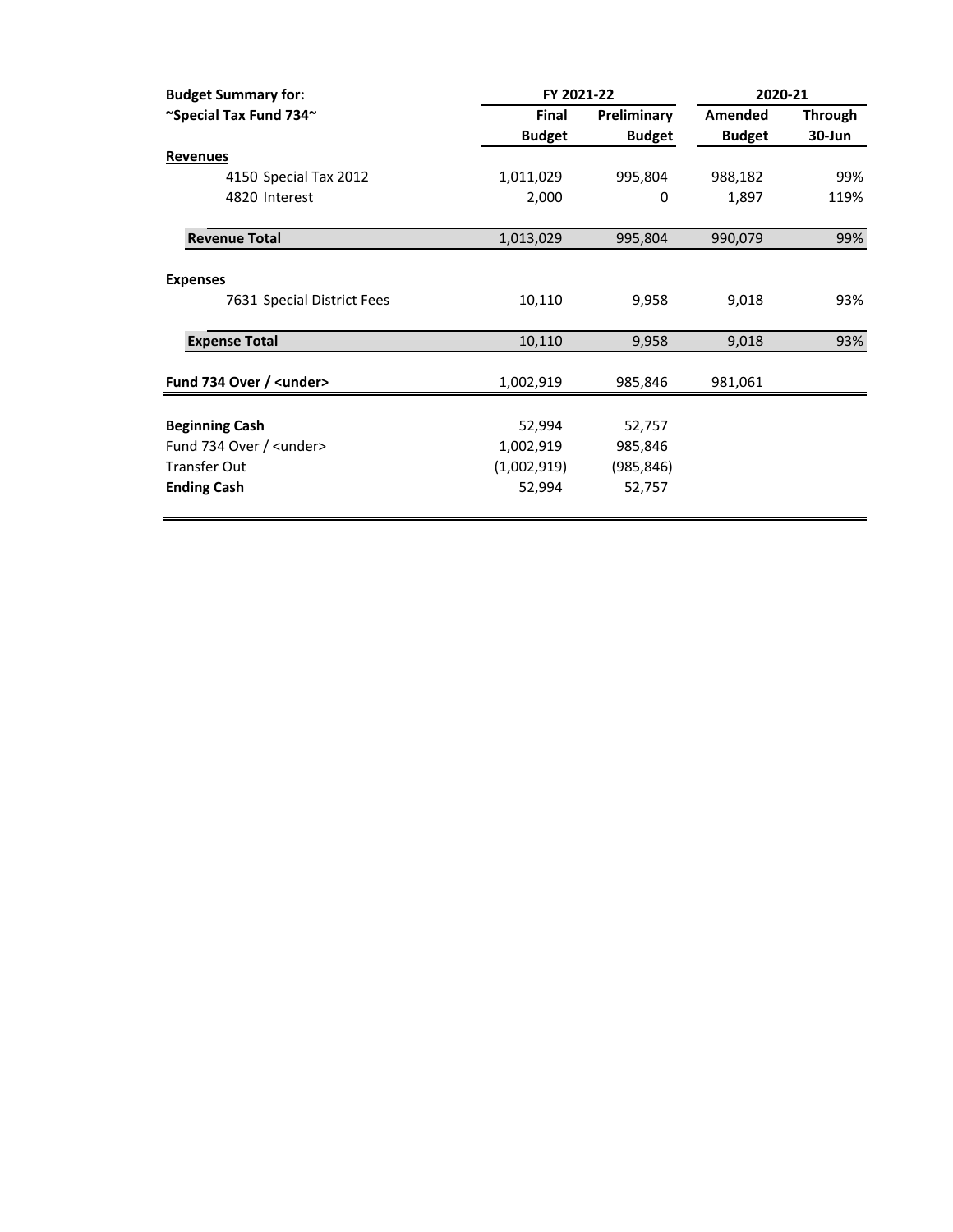| <b>Budget Summary for:</b>      |               | FY 2021-22    | 2020-21       |                |
|---------------------------------|---------------|---------------|---------------|----------------|
| ~Capital Expenditure Fund 758~  | Final         | Preliminary   | Amended       | <b>Through</b> |
|                                 | <b>Budget</b> | <b>Budget</b> | <b>Budget</b> | 30-Jun         |
| <b>Revenues</b>                 |               |               |               |                |
| 4820 Interest                   |               |               | 0             |                |
| 4830 Equipment Rental           |               |               | 0             |                |
| 4850 Sale of Surplus Property   | 60,000        | 60,000        | 25,000        |                |
| <b>Revenue Total</b>            | 60,000        | 60,000        | 25,000        | 217%           |
|                                 |               |               |               |                |
| <b>Expenses</b>                 |               |               |               |                |
| 6911 Station                    | 0             | 0             | 0             |                |
| 6921 Equipment                  | 320,048       | 320,048       | 35,000        |                |
| 6931 Vehicles                   | 65,000        | 0             | 70,884        |                |
| 7561 Consultants                | 6,000         | 0             | 0             |                |
| <b>Expense Total</b>            | 391,048       | 320,048       | 105,884       | 91%            |
|                                 |               |               |               |                |
| Fund 758 Over / <under></under> | (331, 048)    | (260, 048)    | (80, 884)     |                |
|                                 |               |               |               |                |
| <b>Beginning Cash</b>           | 560,725       | 430,940       |               |                |
| <b>Transfer in from 722</b>     | 125,000       | 125,000       |               |                |
| Fund 758 Over / <under></under> | (331,048)     | (260, 048)    |               |                |
| <b>Ending Cash</b>              | 354,677       | 295,892       |               |                |
|                                 |               |               |               |                |
| <b>Detail</b>                   |               |               |               |                |
| Acct                            | Amount        | Amount        |               |                |
| 6921 AED Replacements           | 19,500        | 19,500        |               |                |
| Jaws E86                        | 40,000        | 40,000        |               |                |
| <b>Thermal Imaging Camera</b>   | 10,000        | 10,000        |               |                |
| R84 Payments                    | 59,819        | 59,819        |               |                |

E88 Hose & Equipment 55,000 55,000 E88 K12 Saw 2,000 2,000 E88 Payments 133,729 133,729

6931 F250 for Deputy Fire Marshal 65,000

7561 Brindlee commission 6,000

320,048 320,048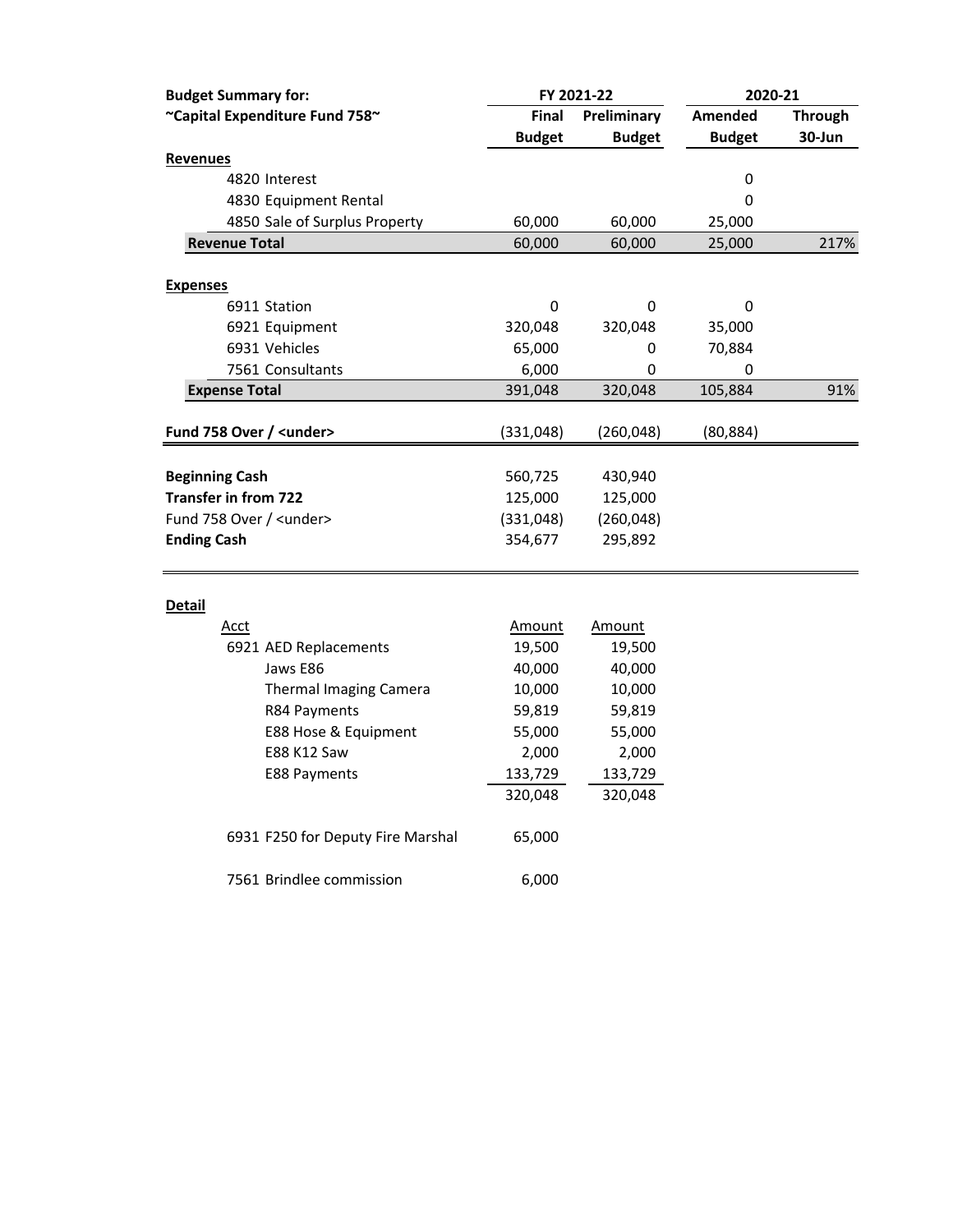### **Budget Summary for:**

### **~All Fund Summary~**

#### **FY 2021‐22**

|                          | 722           | 723         | 733        | 734         | 758        |               |
|--------------------------|---------------|-------------|------------|-------------|------------|---------------|
|                          | Operating     | Contingency | AB1600     | Spec Tax    | Capital    | Total         |
| <b>Beginning Balance</b> | 1,976,193     | 1,321,736   | 108,246    | 52,994      | 560,725    | 4,019,894     |
|                          |               |             |            |             |            |               |
| Receipts                 | 6,321,675     |             | 126,500    | 1,013,029   | 60,000     | 7,521,204     |
| Special Tax              | 1,002,919     |             |            | (1,002,919) |            |               |
|                          |               |             |            |             |            |               |
| Expenditures             | (7, 714, 624) |             | (121, 996) | (10, 110)   | (391, 048) | (8, 237, 778) |
|                          |               |             |            |             |            |               |
| Change for Fiscal Year   | (390, 030)    |             | 4,504      | (0)         | (331,048)  | (716, 574)    |
|                          |               |             |            |             |            |               |
| Other Income & Expense   | (36,000)      |             |            |             |            | (36,000)      |
|                          |               |             |            |             |            |               |
| Transfers                |               |             |            |             |            |               |
| Contingency              | (92, 612)     | 92,612      |            |             |            |               |
| <b>Equipment Fund</b>    | (125,000)     |             |            |             | 125,000    |               |
|                          |               |             |            |             |            |               |
| <b>Ending Balance</b>    | 1,332,551     | 1,414,348   | 112,750    | 52,994      | 354,677    | 3,267,320     |